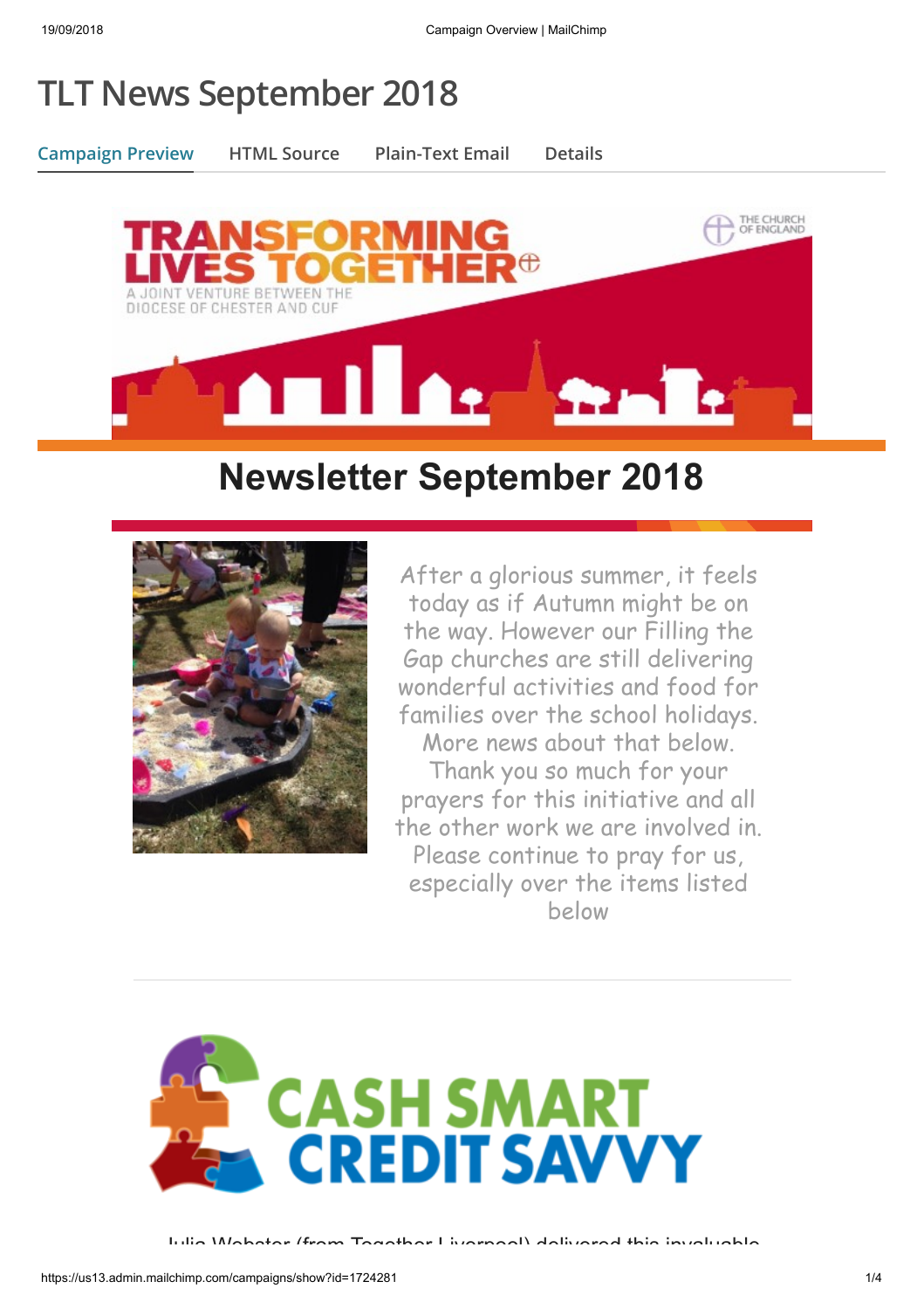Julia Webster (from Together Liverpool) delivered this invaluable training at Church House to 11 people representing churches from across the Diocese. The training covered budgeting skills and saving and will enable those trained to provide early intervention support to those struggling with financial challenges.

Please pray for a positive impact on people in our communities and for the resources to repeat the training in other areas









## **Filling the Gap Summer programmes**

Our Filling the Gap churches have been busy in 13 communities over the summer. Wendy and Kath visited a few of them and saw first hand what a fantastic job the hard working volunteers and staff are doing. Hundreds of children and families benefitted from the fun, kindness, food and friendship offered at each of the churches.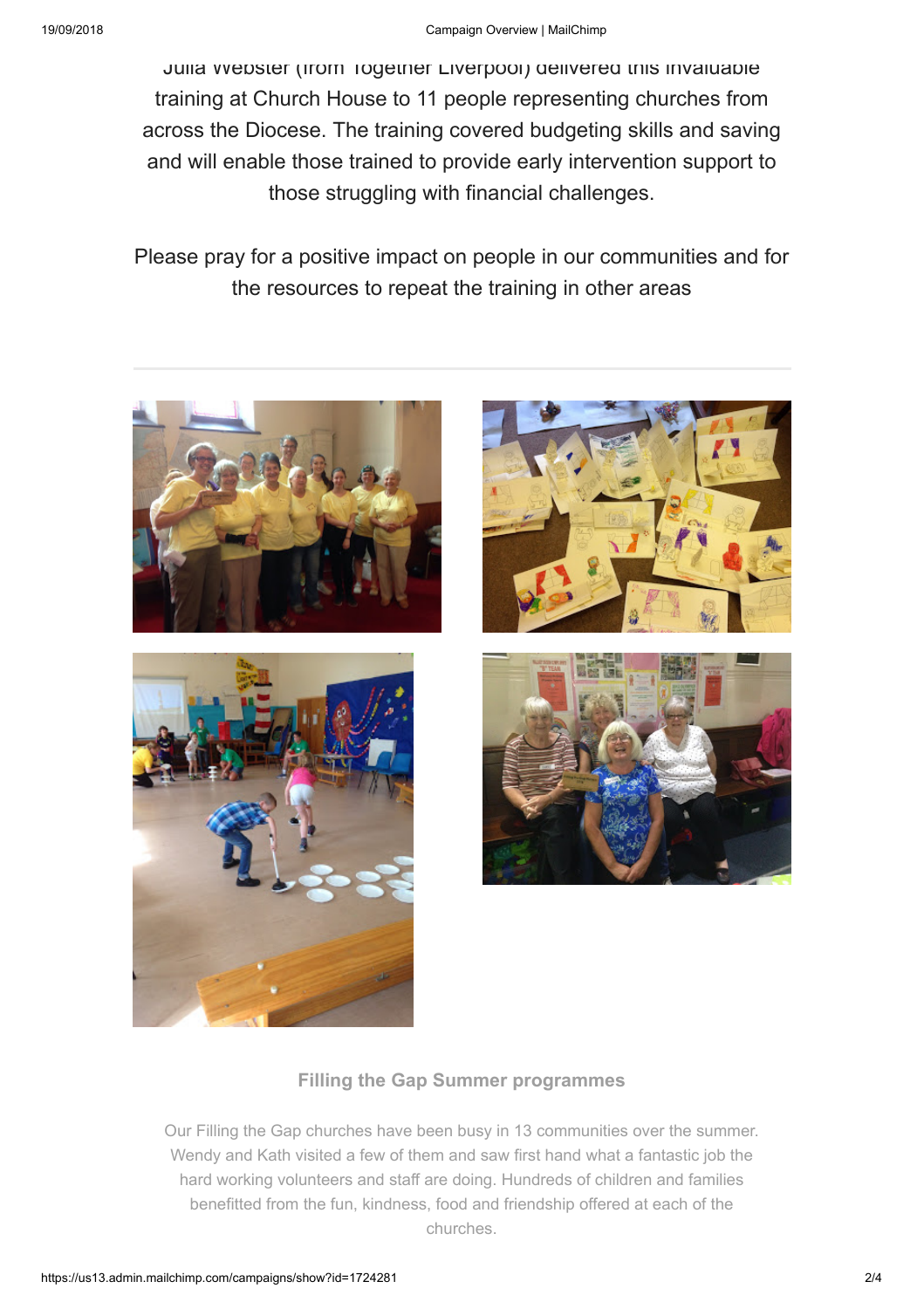We are holding a 'marketplace' event for all existing Filling the Gap providers and for any church which is interested in finding out more. The event will be on Tuesday October 16th. Please go to our Eventbrite page for more details and to book on<https://filling-the-gap-marketplace.eventbrite.co.uk/>

Please thank God for all the lives touched by Filling the Gap and pray for the churches as they prepare to open their doors again over Half Term. Also please pray for wisdom, strength and sufficient rest for the workers.



We attended a national Place of Welcome meeting in Birmingham which was a great opportunity to learn from others and to share knowledge and experience. We now have 19 Places of Welcome across the Diocese and another 2 opening soon. We are delighted about the number of churches and other organisations who have recently joined us.

Please pray that this initiative will continue to grow over the next few months. Also, we are submitting a funding bid to enable us to continue supporting and growing Places of Welcome. Please pray that we achieve a favourable outcome.